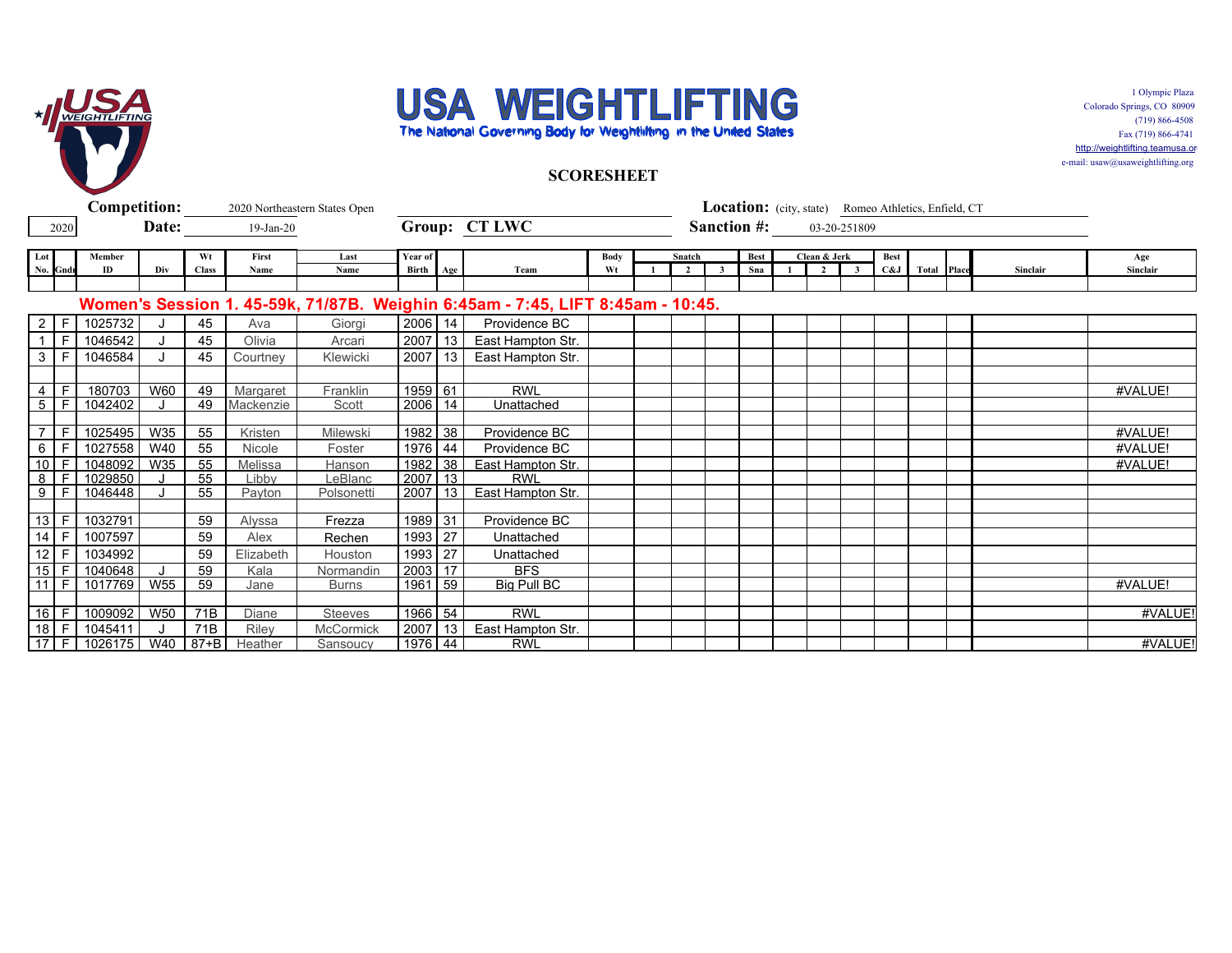|        |             |         |            |    | Women's Session 2. 64-71k. |               |      |    | Weighin 8:45am - 9:45, LIFT 10:45am -1pm |  |  |  |  |  |  |         |
|--------|-------------|---------|------------|----|----------------------------|---------------|------|----|------------------------------------------|--|--|--|--|--|--|---------|
| 25     | F.          | 1001989 | W35        | 64 | Lauryn                     | Ginsburg      | 1985 | 35 | <b>RWL</b>                               |  |  |  |  |  |  | #VALUE! |
| 28     | E           | 214811  | W45        | 64 | Kendra                     | Podielsky     | 1974 | 46 | Trinity BC                               |  |  |  |  |  |  | #VALUE! |
| 26     | F.          | 186662  | W35        | 64 | Jessica                    | Cummings      | 1982 | 38 | Providence BC                            |  |  |  |  |  |  | #VALUE! |
| 27     | F.          | 1037227 | W35        | 64 | Melissa                    | Farrell       | 1984 | 36 | East Hampton Str.                        |  |  |  |  |  |  | #VALUE! |
| 31     | F           | 1027243 |            | 64 | Kelsey                     | Guminiak      | 1993 | 27 | Viking BC                                |  |  |  |  |  |  |         |
| 34     | F           | 1028273 |            | 64 | Jessica                    | Dantowitz     | 1993 | 27 | Providence BC                            |  |  |  |  |  |  |         |
| 32     | F           | 1023094 |            | 64 | Emma                       | Winters       | 2005 | 15 | Viv's Brickyard                          |  |  |  |  |  |  |         |
| 35     | F           | 1001020 | <b>W45</b> | 64 | Jen                        | Schaefer      | 1972 | 48 | Viking BC                                |  |  |  |  |  |  | #VALUE! |
| 36     | E           | 1048141 |            | 64 | Ashley                     | Collado       | 1996 | 24 | Big Pull BC                              |  |  |  |  |  |  |         |
| 30     | F.          | 1026848 | W40        | 64 | Wendy                      | Scott         | 1977 | 43 | Unattached                               |  |  |  |  |  |  | #VALUE! |
| 33     | F.          | 1047626 | W40        | 64 | Catherine                  | Colon         | 1977 | 43 | Big Pull BC                              |  |  |  |  |  |  | #VALUE! |
| 29     | E           | 1044059 |            | 64 | Sofia                      | Szczypien     | 2007 | 13 | Unattached                               |  |  |  |  |  |  |         |
|        |             |         |            |    |                            |               |      |    |                                          |  |  |  |  |  |  |         |
| 39     | F           | 185932  |            | 71 | Mia                        | Edgar         | 1990 | 30 | Ironclad BC                              |  |  |  |  |  |  |         |
| 45     | $\mathsf F$ | 161812  |            | 71 | Kat                        | O'Neill       | 1989 | 31 | <b>RWL</b>                               |  |  |  |  |  |  |         |
| 38     | F           | 1027507 |            | 71 | Elsbeth                    | Paige-Jeffers | 1988 | 32 | Rumbler                                  |  |  |  |  |  |  |         |
| 46     | F           | 1042249 | W45        | 71 | Jennifer                   | Jasper        | 1972 | 48 | Ironclad BC                              |  |  |  |  |  |  | #VALUE! |
| 44     | E           | 1015926 | W35        | 71 | Sandra                     | San Emeterio  | 1981 | 39 | East Hampton Str.                        |  |  |  |  |  |  | #VALUE! |
| 43     | F           | 1047742 |            | 71 | Jenn                       | Stow          | 1990 | 30 | Big Pull BC                              |  |  |  |  |  |  |         |
| 41     | F           | 1046534 |            | 71 | Juliana                    | Bafundo       | 2002 | 18 | Trinity BC                               |  |  |  |  |  |  |         |
| 40     | -F          | 1037002 | W35        | 71 | Cristelle                  | <b>Fox</b>    | 1983 | 37 | Providence BC                            |  |  |  |  |  |  | #VALUE! |
| 47     | E           | 1041170 | W35        | 71 | Rebekah                    | Joseph        | 1985 | 35 | Rumbler                                  |  |  |  |  |  |  | #VALUE! |
| 37     | E           | 180302  | W35        | 71 | Jamie                      | Pica          | 1981 | 39 | Rumbler                                  |  |  |  |  |  |  | #VALUE! |
| $42$ F |             | 1036506 | W60        | 71 | Anne                       | Pinto         | 1958 | 62 | Viking BC                                |  |  |  |  |  |  | #VALUE! |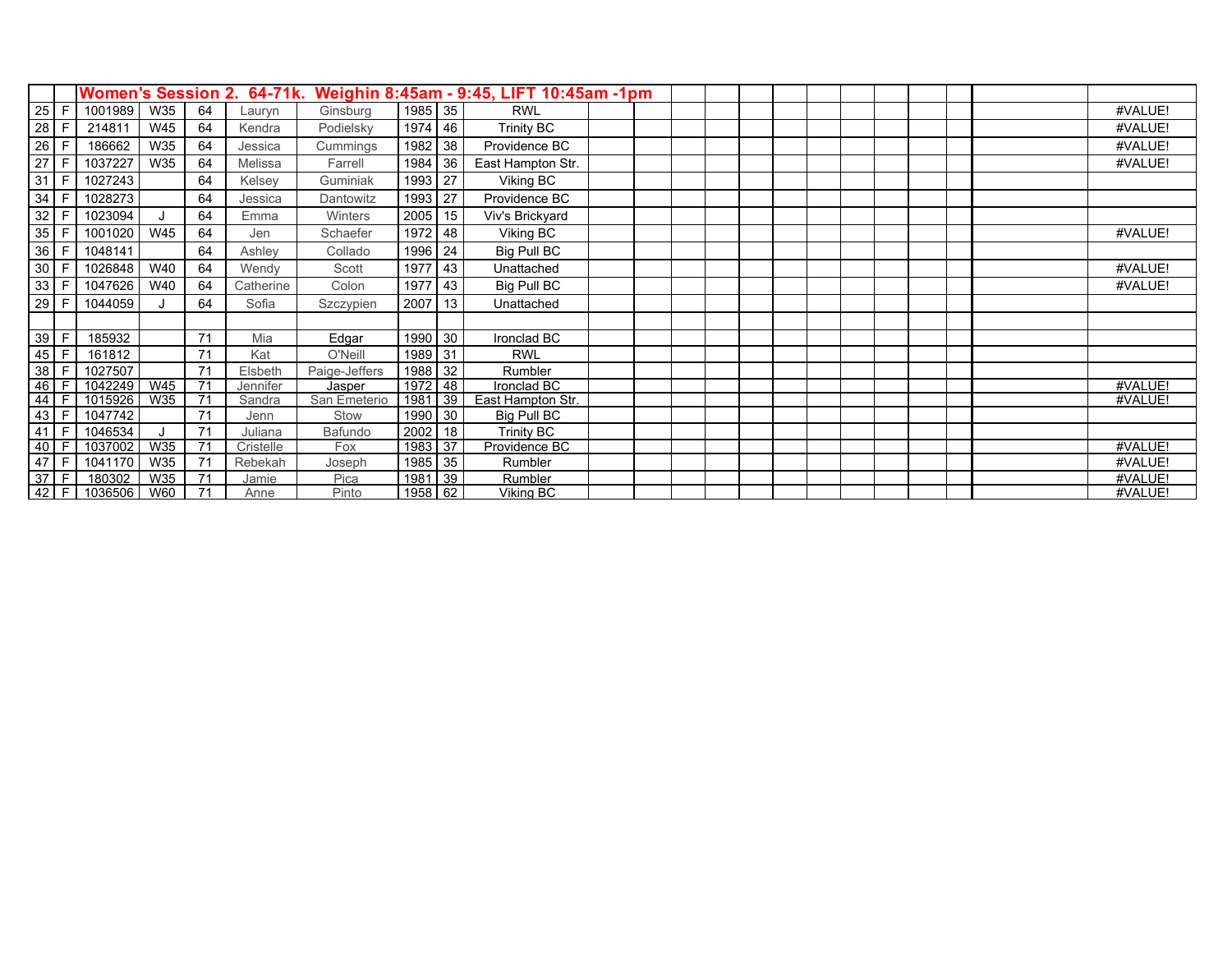| Women's Session 3. 76-87+ k. Weighin 11am - NOON, Lift 1pm - 3:15pm       |      |         |     |       |           |                  |         |    |                   |  |  |  |  |  |  |  |  |         |
|---------------------------------------------------------------------------|------|---------|-----|-------|-----------|------------------|---------|----|-------------------|--|--|--|--|--|--|--|--|---------|
| $\frac{51}{55}$                                                           | F.   | 1010622 |     | 76    | Christine | <b>Middleton</b> | 1989 31 |    | Ironclad BC       |  |  |  |  |  |  |  |  |         |
|                                                                           | F    | 1048036 |     | 76    | Tavlor    | Fetzer           | 1996    | 24 | Iron Trax BC      |  |  |  |  |  |  |  |  |         |
| 56                                                                        | E    | 1047828 |     | 76    | Lala      | Forrest          | 1993    | 27 | Team CT.          |  |  |  |  |  |  |  |  |         |
| 50                                                                        | E    | 1047670 |     | 76    | Layna     | Nelson           | 1988    | 32 | Providence BC     |  |  |  |  |  |  |  |  |         |
| 52                                                                        | F    | 1045675 |     | 76    | Jayme     | Phillips         | 1988    | 32 | Unattached        |  |  |  |  |  |  |  |  |         |
| $\overline{54}$                                                           | F.   | 1034309 |     | 76    | Charlotte | Hillerv          | 1986    | 34 | Viking BC         |  |  |  |  |  |  |  |  |         |
| $\frac{3}{53}$                                                            | E    | 1048389 | W35 | 76    | Sara      | Kleiman          | 1982    | 38 | Providence BC     |  |  |  |  |  |  |  |  | #VALUE! |
|                                                                           |      |         |     |       |           |                  |         |    |                   |  |  |  |  |  |  |  |  |         |
| 57 F                                                                      |      | 1032290 |     | 81    | Christa   | Larence          | 1994    | 26 | Providence BC     |  |  |  |  |  |  |  |  |         |
|                                                                           |      | 1020890 |     | 81    | Sydney    | Collins          | 1992    | 28 | Providence BC     |  |  |  |  |  |  |  |  |         |
|                                                                           |      | 1026313 |     | 81    | Zoey      | Utko             | 1992    | 28 | Team CT.          |  |  |  |  |  |  |  |  |         |
| $\frac{59}{60}$ F<br>58 F                                                 |      | 1046631 |     | 81    | Cindy     | Rodriguez        | 1992    | 28 | Iron Trax BC      |  |  |  |  |  |  |  |  |         |
|                                                                           |      |         |     |       |           |                  |         |    |                   |  |  |  |  |  |  |  |  |         |
| $63$ F                                                                    |      | 195471  | W45 | 87    | Dionne    | Dunham           | 1973    | 47 | Unattached        |  |  |  |  |  |  |  |  | #VALUE! |
|                                                                           |      | 1021697 | W35 | 87    | Aletheia  | <b>Stratos</b>   | 1984    | 36 | East Hampton Str. |  |  |  |  |  |  |  |  | #VALUE! |
| $\begin{array}{ c c c c }\n\hline\n61 & F \\ \hline\n64 & F\n\end{array}$ |      | 1012634 | W40 | 87    | Missy     | Jorczak          | 1978    | 42 | Team CT.          |  |  |  |  |  |  |  |  | #VALUE! |
| 65                                                                        | F.   | 1047259 |     | 87    | Trista    | Kielev           | 1991    | 29 | Team CT.          |  |  |  |  |  |  |  |  |         |
| $62$ F                                                                    |      | 1034456 | W35 | 87    | Gretchen  | Yelmini          | 1984    | 36 | Viv's Brickyard   |  |  |  |  |  |  |  |  | #VALUE! |
| 66                                                                        | l F  | 176152  | W40 | 87    | Sarah     | Owens            | 1978    | 42 | Rumbler           |  |  |  |  |  |  |  |  | #VALUE! |
|                                                                           |      |         |     |       |           |                  |         |    |                   |  |  |  |  |  |  |  |  |         |
| $\frac{69}{70}$                                                           | + F∴ | 1005830 |     | $87+$ | Olivia    | Smith            | 1995    | 25 | Providence BC     |  |  |  |  |  |  |  |  |         |
|                                                                           | E    | 1020446 |     | $87+$ | Marie     | Agbah-Hughes     | 1991    | 29 | East Hampton Str. |  |  |  |  |  |  |  |  |         |
| $\begin{array}{ c c c c }\n\hline\n68 & F \\ \hline\n67 & F\n\end{array}$ |      | 1048032 |     | $87+$ | Michelle  | Follett          | 1988    | 32 | Providence BC     |  |  |  |  |  |  |  |  |         |
|                                                                           |      | 1021891 | W50 | $87+$ | Pam       | <b>Brooks</b>    | 1967    | 53 | Providence BC     |  |  |  |  |  |  |  |  | #VALUE! |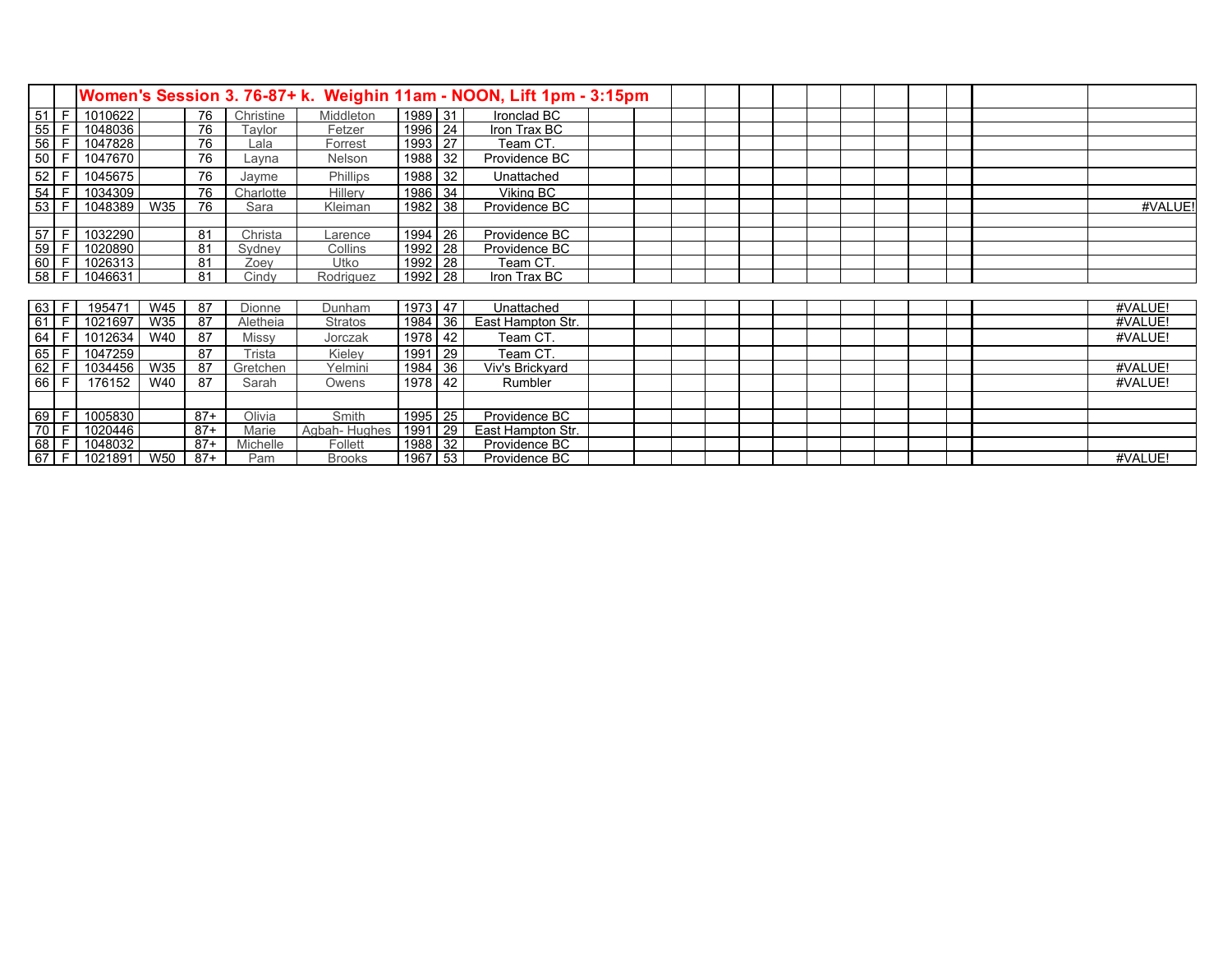|                 | <b>M</b> | 210085  | M35 | 67   | Eric         | Siegel          | 1983 37 |    | Providence BC     |  |  |  |  |  |  | #VALUE! |
|-----------------|----------|---------|-----|------|--------------|-----------------|---------|----|-------------------|--|--|--|--|--|--|---------|
| $\overline{2}$  | M        | 1048301 |     | 67   | Evan         | Switzer         | 1990 30 |    | Unattached        |  |  |  |  |  |  |         |
|                 |          |         |     |      |              |                 |         |    |                   |  |  |  |  |  |  |         |
| 3               | M        | 1045348 |     | 73   | Ti           | Mangan          | 1991    | 29 | Unattached        |  |  |  |  |  |  |         |
|                 |          |         |     |      |              |                 |         |    |                   |  |  |  |  |  |  |         |
|                 | M        | 218200  |     | 81   | <b>Butch</b> | Giquere         | 1993    | 27 | Providence BC     |  |  |  |  |  |  |         |
| 10              | M        | 1043283 |     | 81   | Mitchell     | van der Noll    | 1999    | 21 | Team CT.          |  |  |  |  |  |  |         |
| 8               | M        | 1033029 |     | 81   | Frank        | Cassisi         | 1997    | 23 | Providence BC     |  |  |  |  |  |  |         |
| 5               | M        | 1019870 |     | 81   | Michael      | Ball            | 199'    | 29 | Unattached        |  |  |  |  |  |  |         |
| 4               | M        | 1025413 | M35 | 81   | Jeff         | Nelson          | 1981    | 39 | Providence BC     |  |  |  |  |  |  | #VALUE! |
|                 | l M      | 1048116 |     | 81   | Andrew       | Wolff           | 1992    | 28 | Providence BC     |  |  |  |  |  |  |         |
| 12 <sup>°</sup> | M        | 1011574 |     | 81   | Matthew      | Sweeney         | 1991    | 29 | Providence BC     |  |  |  |  |  |  |         |
| 6               | M        | 1041584 | M35 | 81   | Jeffrev      | <b>Bellitti</b> | 1982    | 38 | Viking BC         |  |  |  |  |  |  | #VALUE! |
| 9               | M        | 326     | M65 | 81   | Mark         | Focacci         | 1953    | 67 | Unattached        |  |  |  |  |  |  | #VALUE! |
|                 |          |         |     |      |              |                 |         |    |                   |  |  |  |  |  |  |         |
|                 | $14$ M   | 1044488 |     | 89B  | Jacob        | Savage          | 1994    | 26 | Team CT.          |  |  |  |  |  |  |         |
|                 | $13$ M   | 1029434 |     | 89B  | Daniel       | Camilleri       | 1989    | 31 | East Hampton Str. |  |  |  |  |  |  |         |
|                 | $15$ M   | 1041331 | M35 | 89B  | Willie       | Jones           | 1981    | 39 | Team CT.          |  |  |  |  |  |  | #VALUE! |
|                 | 16 M     | 1031768 | M55 | 89B  | David        | <b>Blake</b>    | 1964    | 56 | <b>RWL</b>        |  |  |  |  |  |  | #VALUE! |
|                 |          |         |     |      |              |                 |         |    |                   |  |  |  |  |  |  |         |
|                 | 17 M     | 1027309 | M50 | 96B  | <b>Brad</b>  | Thompson        | 1967    | 53 | Legitimus         |  |  |  |  |  |  | #VALUE! |
|                 | $15$ M   | 189378  | M60 | 96B  | Dave         | Roderick        | 1960    | 60 | Providence BC     |  |  |  |  |  |  | #VALUE! |
|                 |          |         |     |      |              |                 |         |    |                   |  |  |  |  |  |  |         |
|                 | 20 M     | 1037212 |     | 102B | Stephen      | Rose            | 1990    | 30 | Unattached        |  |  |  |  |  |  |         |
|                 | 19 M     | 1032419 | M50 | 102B | Bill         | <b>Bullard</b>  | 1968 52 |    | Providence BC     |  |  |  |  |  |  | #VALUE! |

## **Men's Session 1. Weighin 67-81k, ALL B Sessions. 1:15pm - 2:15 pm, Lift 3:15pm - 5:45.**